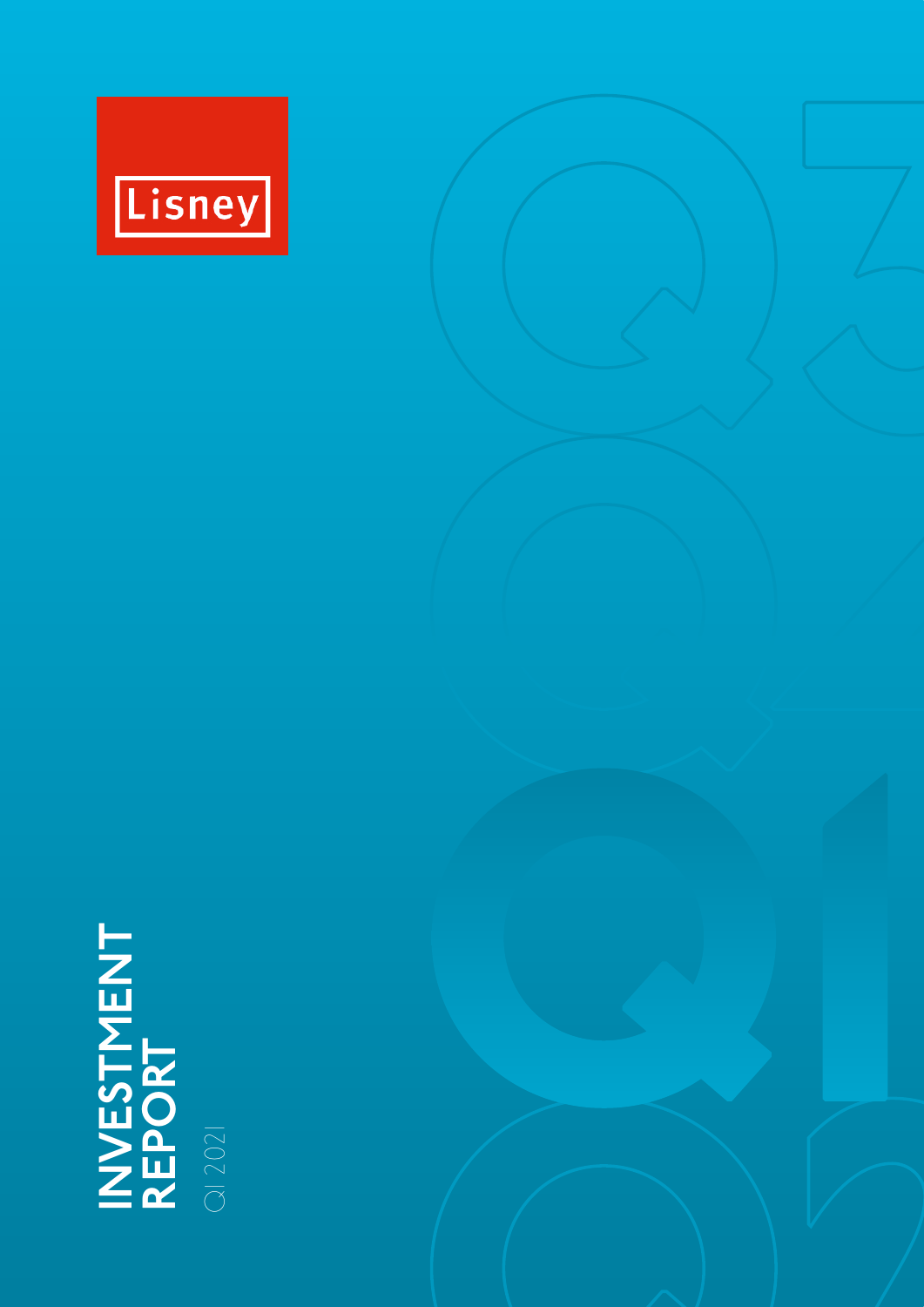## INVESTMENT IN NUMBERS









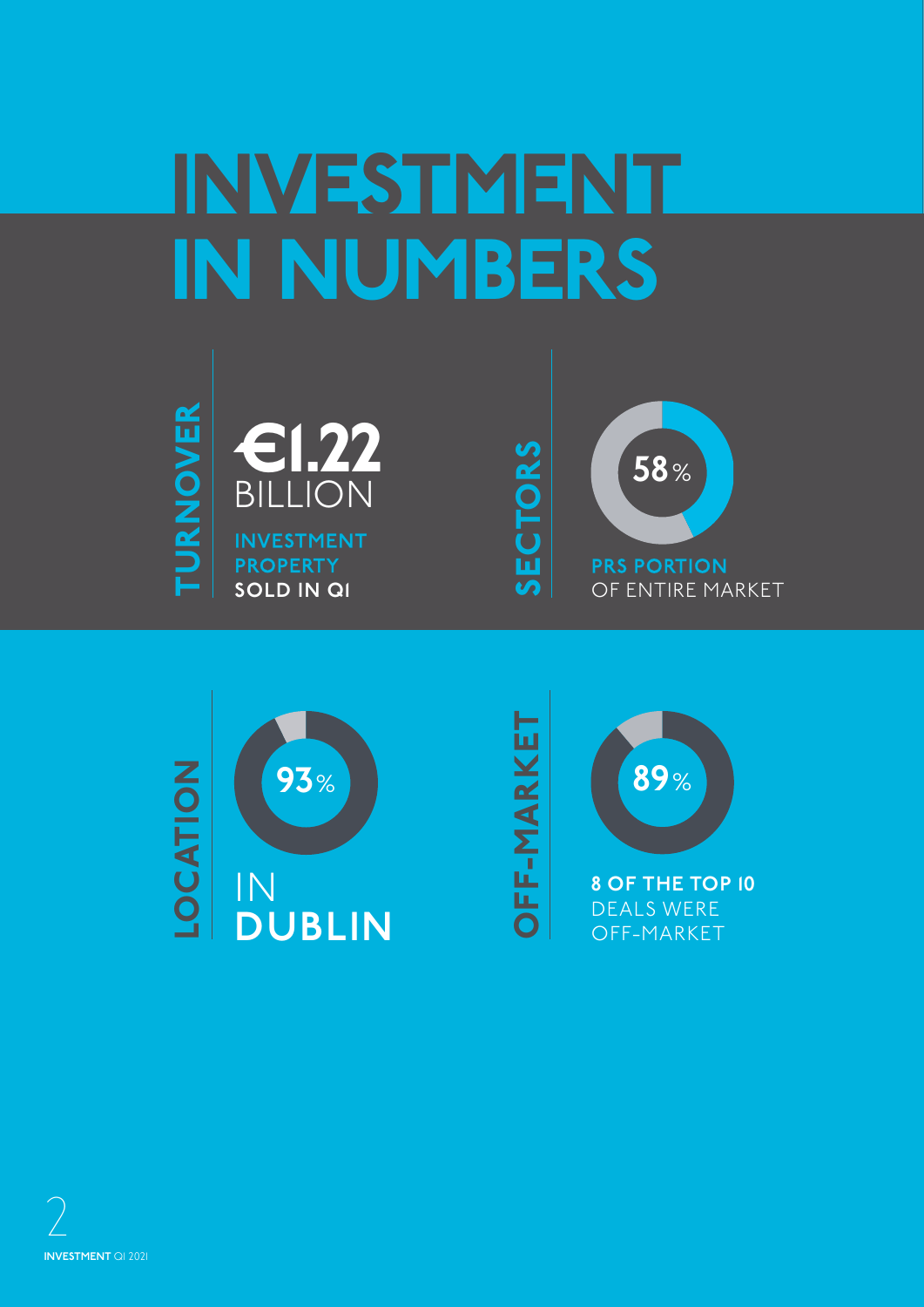

#### **OVERVIEW**

Following a strong year in 2020, the Irish investment property market performed extremely well in Q1 2021 with €1.22bn transacted. Despite the general economy being in lockdown and property viewings prohibited, market sentiment remained strong and significant capital was chasing opportunities. Several large transactions occurred and even with travel restrictions, international investors continued to dominate the market. The top six deals were all individually over €50m in lot size and accounted for 84% of all turnover. As such, the average deal size remained large, at just under €30m.

Travel restrictions also continued to effect on-market supply with most potential vendors further postponing marketing campaigns in anticipation of greater levels of demand in the second half of the year. International investors with a local presence were better placed to source and complete deals, many of which were off-market. Interestingly, 89% of Q1 market turnover comprised off-market deals, the highest quarterly proportion on record.



**QUARTERLY 12-MONTH ROLLING TURNOVER BY SECTOR & AVERAGE LOT SIZE** (Q4 2011 – Q1 2021)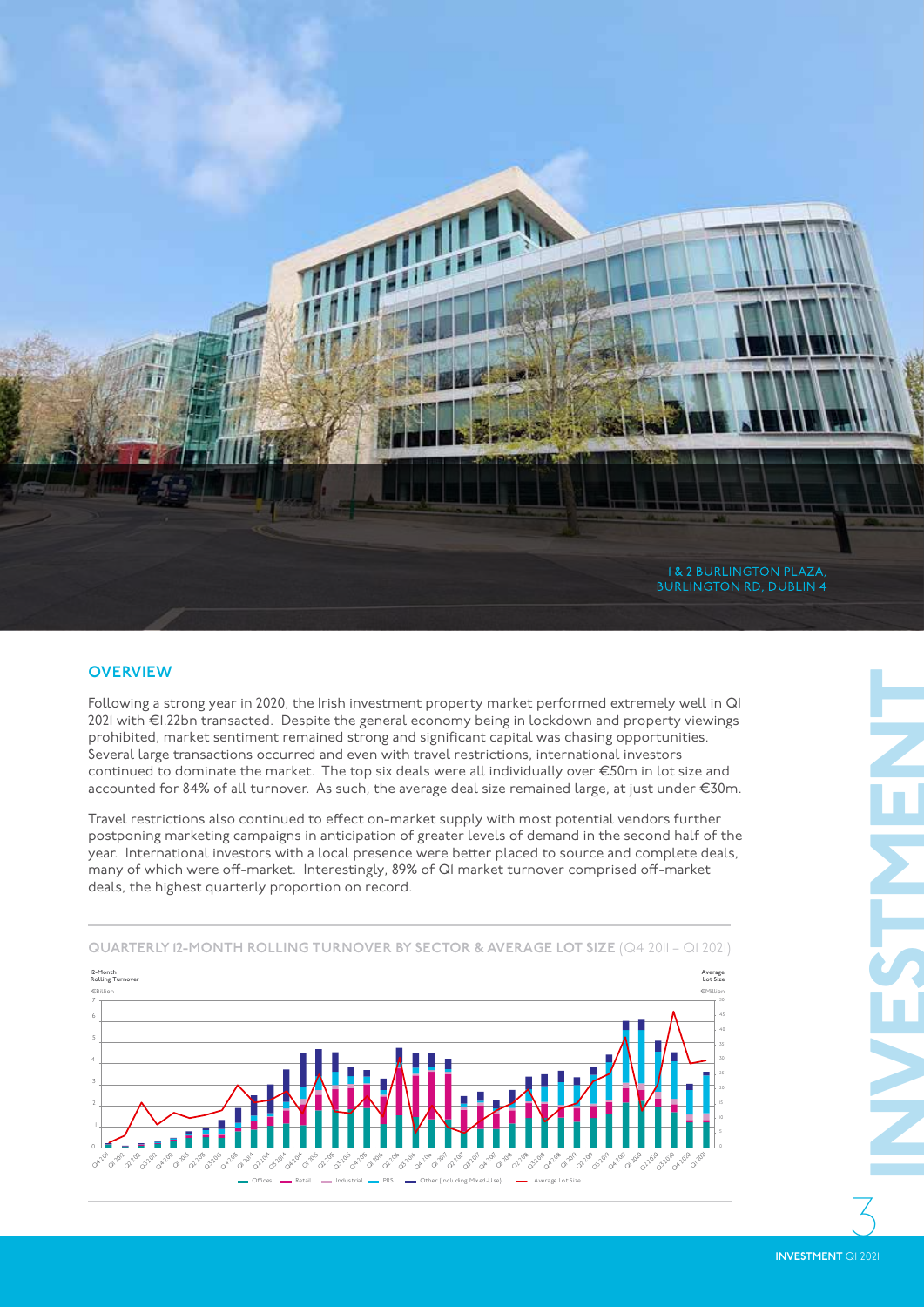Q1 2020 investment market turnover reached €1.22bn across 41 transactions. This was an exceptionally strong level of investment given the national lockdown that was in place and the pandemic related economic conditions globally. Properties located in Dublin dominated activity, accounting for 93% of the total (31 deals). There were just two deals in Cork, making up 0.4% of activity.

As with recent quarters, PRS was the busiest sector at 58% of investment spend. This was followed by offices at 32%, then industrial at 8%. While there were 12 deals completed in the retail sector, the lot sizes were small and it accounted for just 1.3% of market turnover.





#### **SECTORS**

#### **PRS**

Almost €713m was spent on PRS assets in Q1, the largest quarterly figure since Q4 2019. Since 2012, €7.1bn has been invested in PRS in Ireland. Five of the thirteen PRS deals completed in Q1 were offmarket, most on a confidential basis. The largest deal in the market in Q1 was a €450m off-market acquisition. German investor, Real IS, was also active and it acquired 134 apartments in Marina Village, Greystones from Glenveagh for €64.5m. In a forward purchasing deal, Irish investor Carysfort Capital acquired 150 units in Shackleton Park, Lucan from Cairn, and Irish approved housing body Clúid along with UK insurance company Legal & General acquired 40 apartments off-market from Dublin Loft Company in Blackbanks, Raheny for €19m.

#### **OFFICES**

While there were just five office deals completed in Q1 (three off-market), the sector accounted for almost one-third of market turnover. This was driven by two large off-market sales; The partial sale of the Project Tolka Portfolio and 76 Sir John Rogerson's Quay, both acquired by international investors. Three buildings from Project Tolka were purchased by US investment company Blackstone from Colony Capital for €292m and comprised a 72% interest in the Three Building, 74% interest in Block 1 Burlington Plaza and 74% interest in Block 2 Burlington Plaza. German fund AM Alpha acquired TIO's newly constructed 8,550 sqm building on SJRQ that is part-let to Rabobank for a reported €95m.

#### **RETAIL**

Retail trading conditions remained very difficult in the opening months of the year with all non-essential stores remaining closed and restricted from providing click-and-collect services. Consequently, much consumer activity moved online. There were no high-profile retail investment property sales in Q1 but 12 transactions did occur. These ranged in investment value from under €400,000 to €3.2m. The average retail lot size was €1.26m, significantly smaller than the overall market at almost €30m.

The largest sale of the quarter was on Mayor Street in the IFSC where a private investor acquired three ground floor retail units for €3.2m, producing a net initial yield of 8.1%. In the suburbs, 23 Rockhill in Blackrock sold for a report €2.5m (7.6% NIY), while outside of Dublin, a McDonald's drive thru' in Sligo Retail Park sold for €1.875m (6.4% NIY).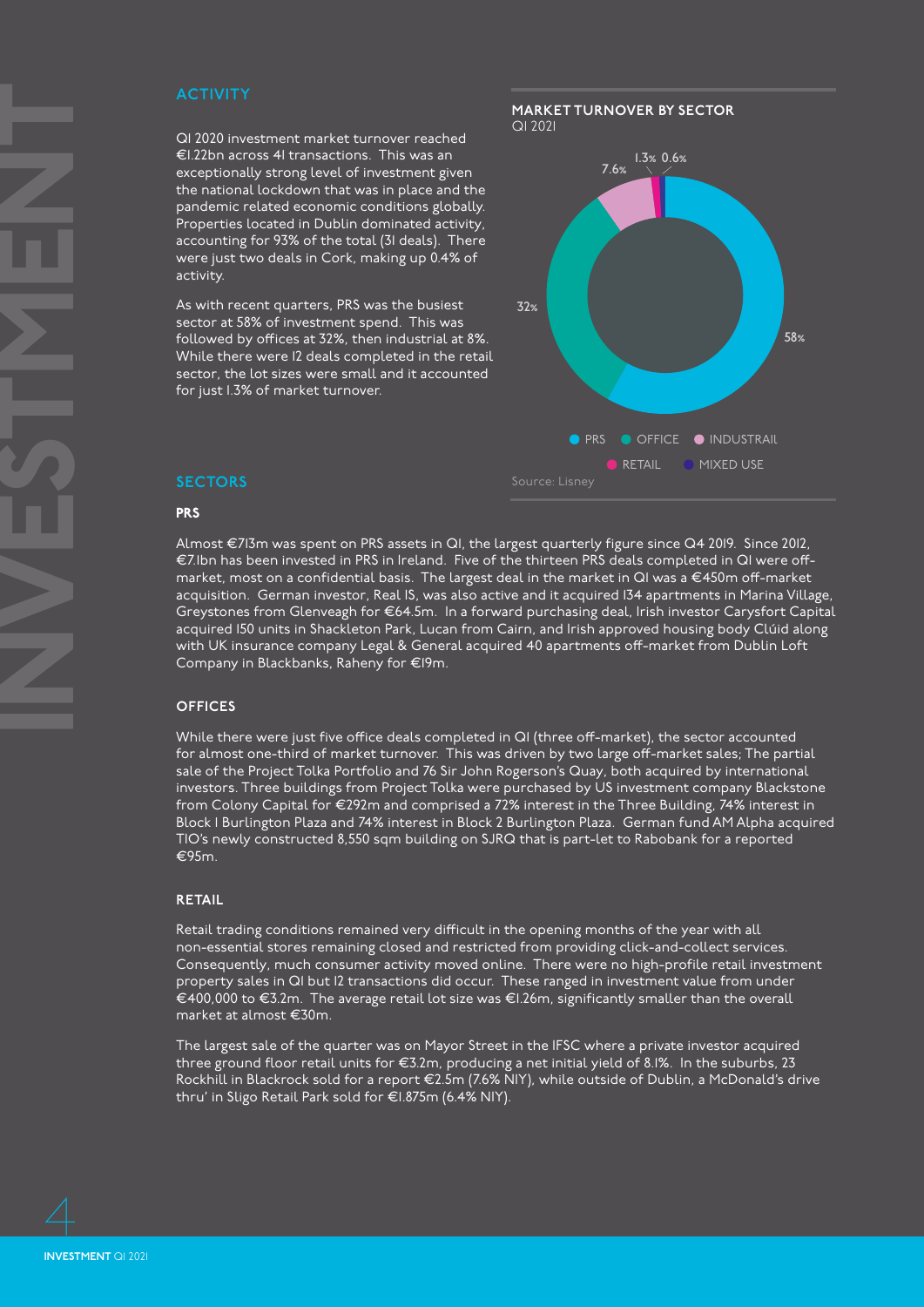#### **INDUSTRIAL**

Investment in the industrial sector in Q1 reached €92.2m, across nine transactions. While this accounted for just 7.6% of market turnover, it is not representative of the exceptionally strong level of investor demand present. The risk profile of this sector continues to reduce given the growing occupational demand from logistics operators and others. Suitable supply remains the main issue holding back greater levels of activity.

There were a few industrial transactions of note. The largest was the off-market sale of Mountpark in Baldonnell for a reported €60m to US investor JP Morgan. This comprised the recently developed 30,000 sqm of accommodation occupied by United Drug and Home Store + More. Australian investor Arrow Capital Partners was also active and was involved in four separate industrial transactions; the VWR building in Orion Business Park (€10m), Unit 260 Holly Road Western Industrial Estate (€5m), the Masterlink Buildings in Longford (€4.15m) and Units 9A & 9B Park West (€2.95m). It has been reported that Arrow intends on investing €200m in the Irish industrial sector this year.

#### **SUPPLY**

There was €1.3bn worth of assets on the market at the end of March 2021; 36% related to offices, 29% to PRS, 11% to retail and just 0.8% to industrial. Several large mixed-use office and retail schemes were also available including One Molesworth Street (€140m), Royal Hibernian Way (€80m) and Independent House (€29m). Approximately €978m / 75% of the €1.3bn was available with the remainder agreed or in advanced negotiations.

#### **DEMAND**

International travel restrictions continued to have an impact on overseas buyers seeking opportunities in Q1 and this, along with mandatory quarantine without a negative PCR test, will continue to have an impact on demand into Q2. Nevertheless, it was notable that over 80% of all spend in the first three months of the year related to international investors (but the



majority of this comprised the largest deals – and only about one-fifth of the number of deals in the market related to those from overseas), highlighting the continued requirements for large Irish property assets from overseas players. There are various reasons for this. Globally, treasuries / bonds continue to trade near record highs, while cash on deposit is attracting negative interest rates and many stock market indices are at near record highs, hence property is a good home to benefit from returns. Additionally, a yield gap remains between prime Dublin assets and those in other global cities and with a positive economic recovery forecast for Ireland, this adds to the attractiveness of Irish property. Brexit remains a factor in the market. In the UK there is a strong risk of inflation in the short to medium-term, which in turn means an increase in interest and SWAP rates. Investors contemplating investing in the UK now might consider Ireland a better investment location in the medium-term.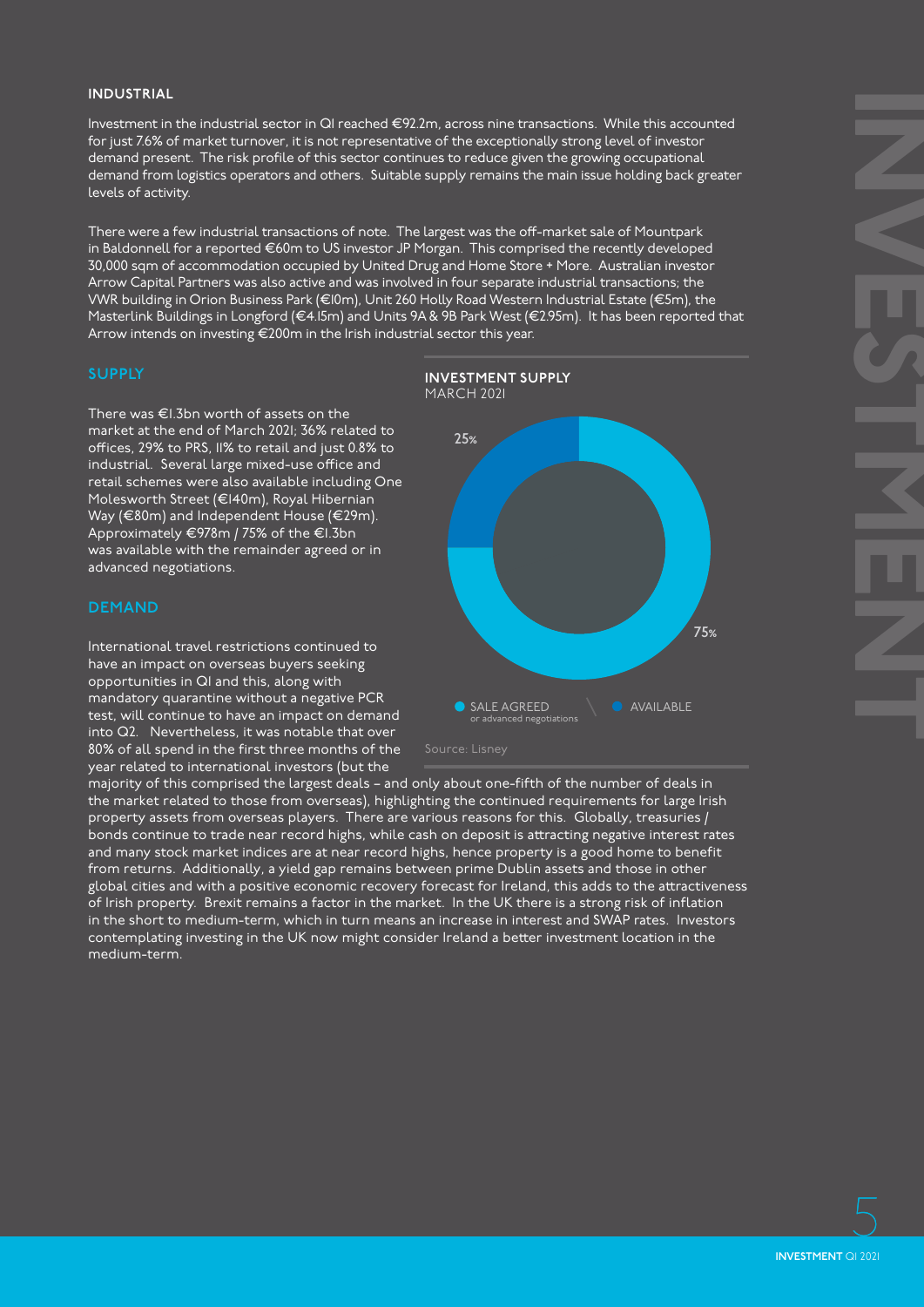#### **PRIME NET EQUIVALENT YIELDS** (2012 – Q1 2021)



#### **PRICING**

With the exception of the retail sector, pricing has remained reasonably solid in the prime markets and the pandemic has not generally provided investors with significantly greater levels of value. MSCI figures for 2020 show that the capital growth index for industrial grew by 2.4% annually with offices declining by 2.4% but with retail falling by 20.1%. Notably however, the total return index grew by 8.4% in industrial and 2.2% in offices in the year with retail falling by 16.1%.

Source: Lisney

Prime equivalent yields remained stable in the prime office and retail sectors in Q1 but prime yields hardened by 25 bps in the industrial sector. All prime yields are just at or below long-term averages. However, some secondary yields soften further as the impacts of the prolonged lockdown and slower than expected roll-out of the vaccine, along with Brexit continues to weigh on the market.

|                                                | <b>RETAIL</b> | <b>OFFICE</b>            | <b>INDUSTRIAL</b> | <b>PRS</b><br>(GROSS)* |
|------------------------------------------------|---------------|--------------------------|-------------------|------------------------|
| QI 2021                                        | 4.50%         | 4.00%                    | 4.50%             | 4.85%                  |
| <b>Annual Change</b>                           | $+75$ bps     | $\overline{\phantom{a}}$ | $-50$ bps         |                        |
| Difference to LTA                              | $-13$ bps     | $-181$ bps               | $-295$ bps        | $-66$ bps              |
| Difference to QI 2012<br>(Previous Cycle High) | $-240$ bps    | $-380$ bps               | $-450$ bps        | $-165$ bps             |

#### **PRIME NET EQUIVALENT YIELDS**

\* Long-Term Average (LTA) is calculated between Q4 1980 and Q1 2021, except PRS which is between Q4 2014 and Q1 2021.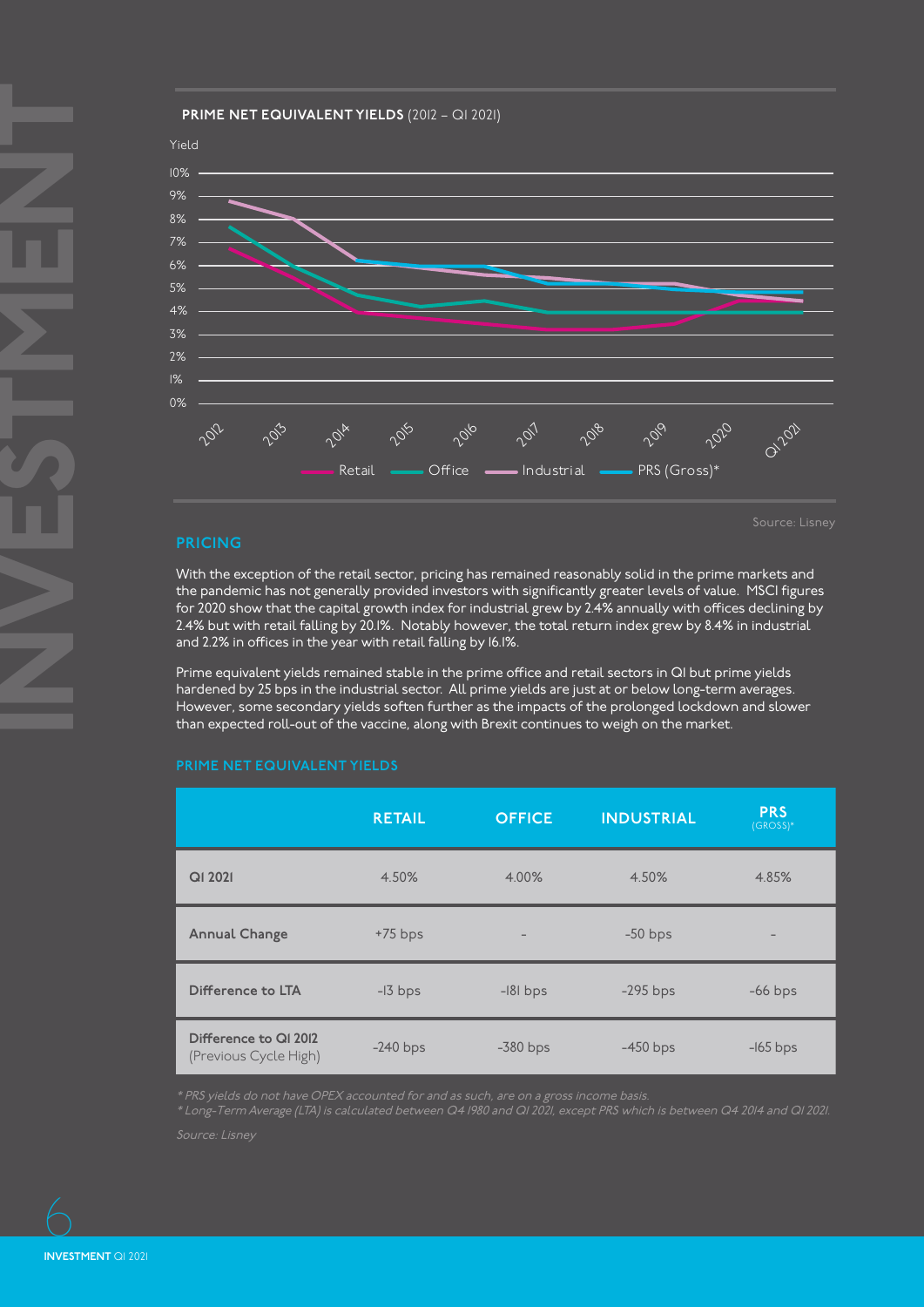#### **OUTLOOK**



**2**

**3**

**4**

**5**

**6**

**7**

We expect on-market activity in Q2 to be relatively subdued, but some large off-market deals are likely to significantly add to quarterly turnover levels. The second half of 2021 will be busy in terms of new supply to the market and activity levels.

Letting transactions stalled or on-hold in the occupational markets as a result of the pandemic will continue to have a knock-on effect on supply as certain buildings due to be offered as investment opportunities will be delayed in coming to the market. Alternatively, investors may price additional risk into offers.

Yields on selected prime assets might harden further in the coming months, notably some industrial and PRS schemes. Retail and more secondary properties will soften further but greater levels of activity in these sectors will be required to confirm pricing, which should happen as 2021 progresses.

For smaller lot sizes (between €1m and €6m), cash purchasers will shore up values, particularly for good quality dry investments. These will mainly comprise private domestic investors not wishing to have negative interest rates applied to their cash savings. However, at the end of Q1 the supply of such properties was limited.

One approved housing body (AHB) transaction occurred in the PRS market in Q1. Such activity will grow in the months ahead. They will be seeking forward purchasing deals and will compete with private investors for stock. We also anticipate that a number of opportunities with enhanced leases (or other long-term structures) to local authorities will come to the market for private sector investment. Given the additional landlord obligations and lower rents achieved, the yield profile of these deals will be different to other PRS stock.

Many of the larger shopping centres acquired during this property market cycle (mainly between 2014 and 2018) have reduced income streams and in turn the capital value has declined. For retail schemes purchased with debt, equity levels have now likely diminished and as a result, we expect assets to trade in the short-term (perhaps in the second half of the year). It may be the case that an investor, or even a handful of investors, will take a large position in this area, wagering on a recovery in the sector. There are examples of this in other countries.

Core Industrial Properties is due to bring a large portfolio of industrial properties and land to the market in April. Given its scale (reportedly about €180m), it is likely to attract significant interest. This may encourage other potential sellers to pool three or four buildings together and provide investors with a sizeable investment opportunity.